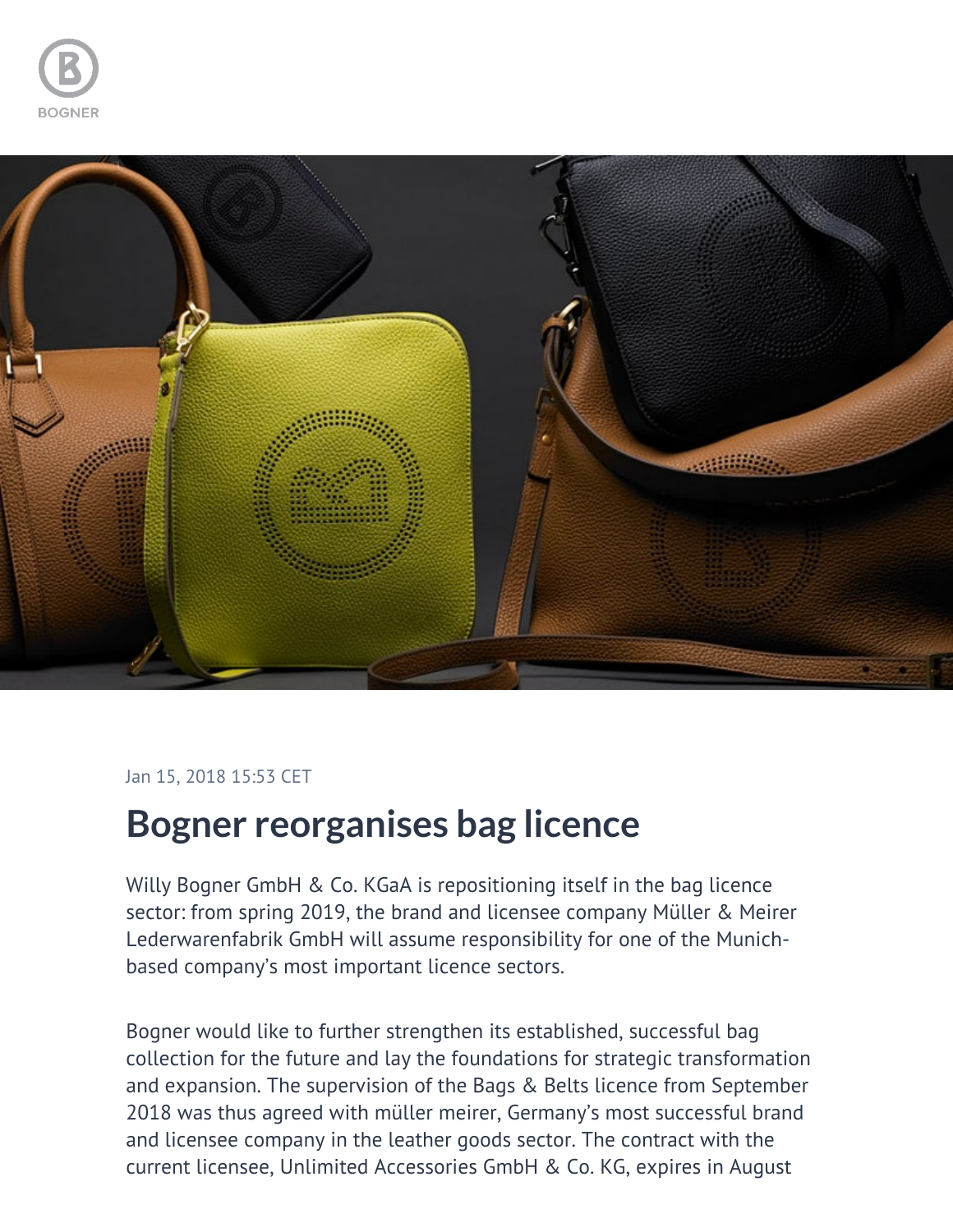Like Bogner, müller meirer is also an owner-operated company that can look back on extensive experience in the high-quality fashion segment. "Both companies represent quality and innovation, combined with the necessary expertise in the premium and luxury segment. We are thus certain that we have found the ideal partner for our Bags & Belts licence in müller meirer," says CEO Andreas Baumgärtner, delighted.

The Bags & Belts licence has already existed for over 30 years and is among the Munich-based sports fashion house's most successful licences. "We would like to thank Unlimited Accessories for the excellent, successful working relationship," says Baumgärtner. In order to continue this success story, Bogner and müller meirer want to build on strengths and generate new momentum. "Bogner is among Germany's most successful brands and has acquired an exemplary basis within retail for bags," explains Steffen Neumann, owner and managing director of müller meirer. "We plan on further developing these strengths and exploiting the potential of the brand in bags."

The range includes collections of bags, small leather goods, belts and luggage and will be available from the spring/summer collection 2019.

Willy Bogner GmbH & Co. KGaA, based in Munich, is an internationally successful lifestyle company and the leading provider of exclusive sport fashion, luxurious sportswear and designer fashion. The company employs over 800 people worldwide and appears in over 50 countries with the Bogner (Woman, Man, Sport, Kids) and Bogner Fire Ice brands as well as licences. The company, which has existed since 1932, is led by CEO Andreas Baumgärtner, while the owner is Willy Bogner, the son of the founder. More information at bogner.com

müller meirer as a licensee markets the brands Porsche Design, Joop!, Strellson, Comma, Oilily, Gerry Weber, Maître, Mustang, 08|16 -and H. Müller x Söhne. The company, based in Kirn, designs, produces and distributes bags, shoes, luggage, small leather goods and belts. Founded by Heinrich Müller in 1952, müller meirer is now managed by the third generation of the family. In addition to the owner Steffen Neumann, the management board consists of Michael Büth for operations and finance, Christopher Deiters for distribution